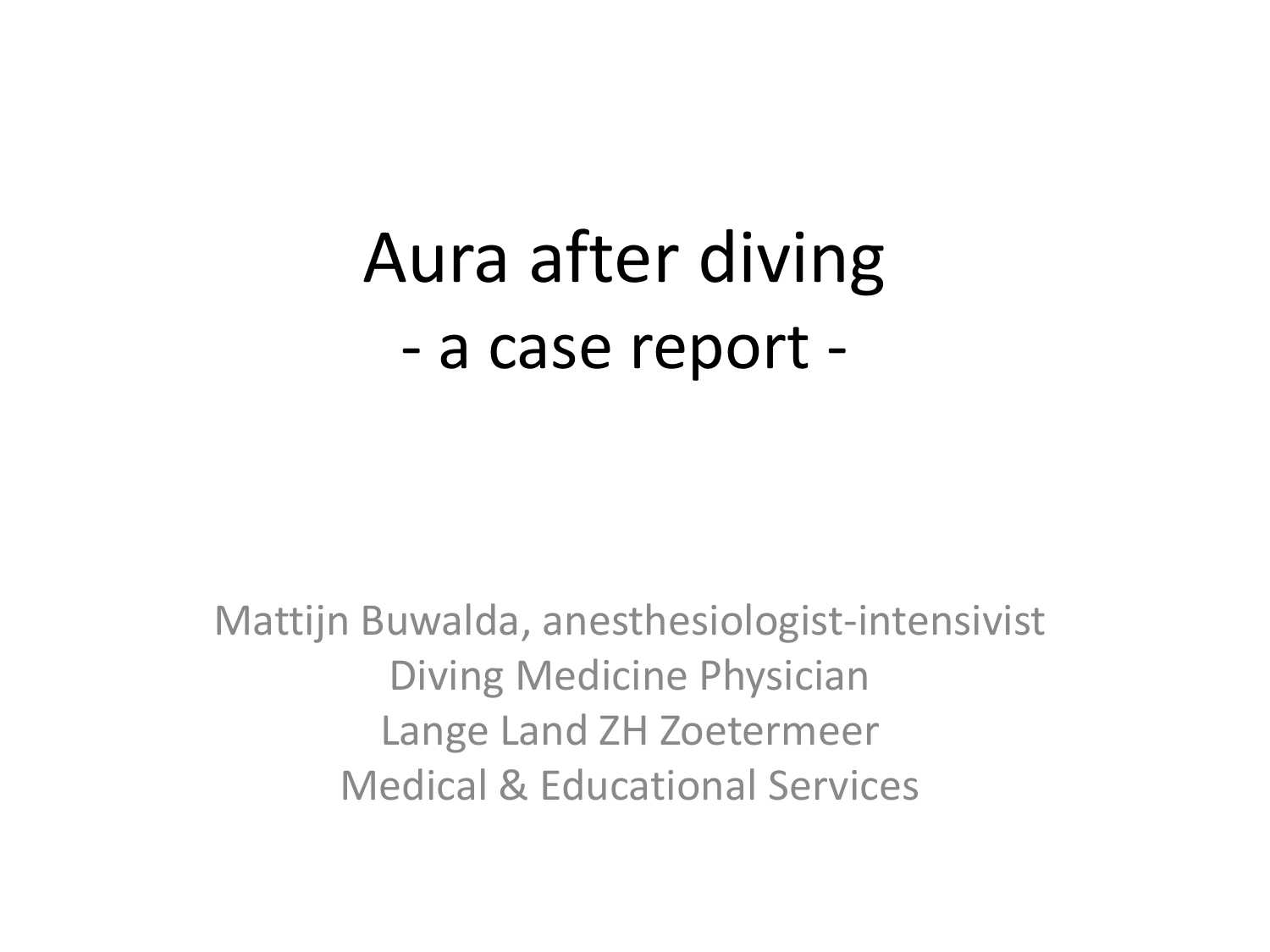# PMH

- 33 yrs old, male Caucasian
- Senior registrar anesthesiology
- Migraine:
	- with aura from eight yrs of age
	- stopped taking medication yrs ago (didn't help)
	- aura starts in the right temp lower half and expands in 20-40 in after which the headache starts
- PMH: no smoking, no allergies, occ alcohol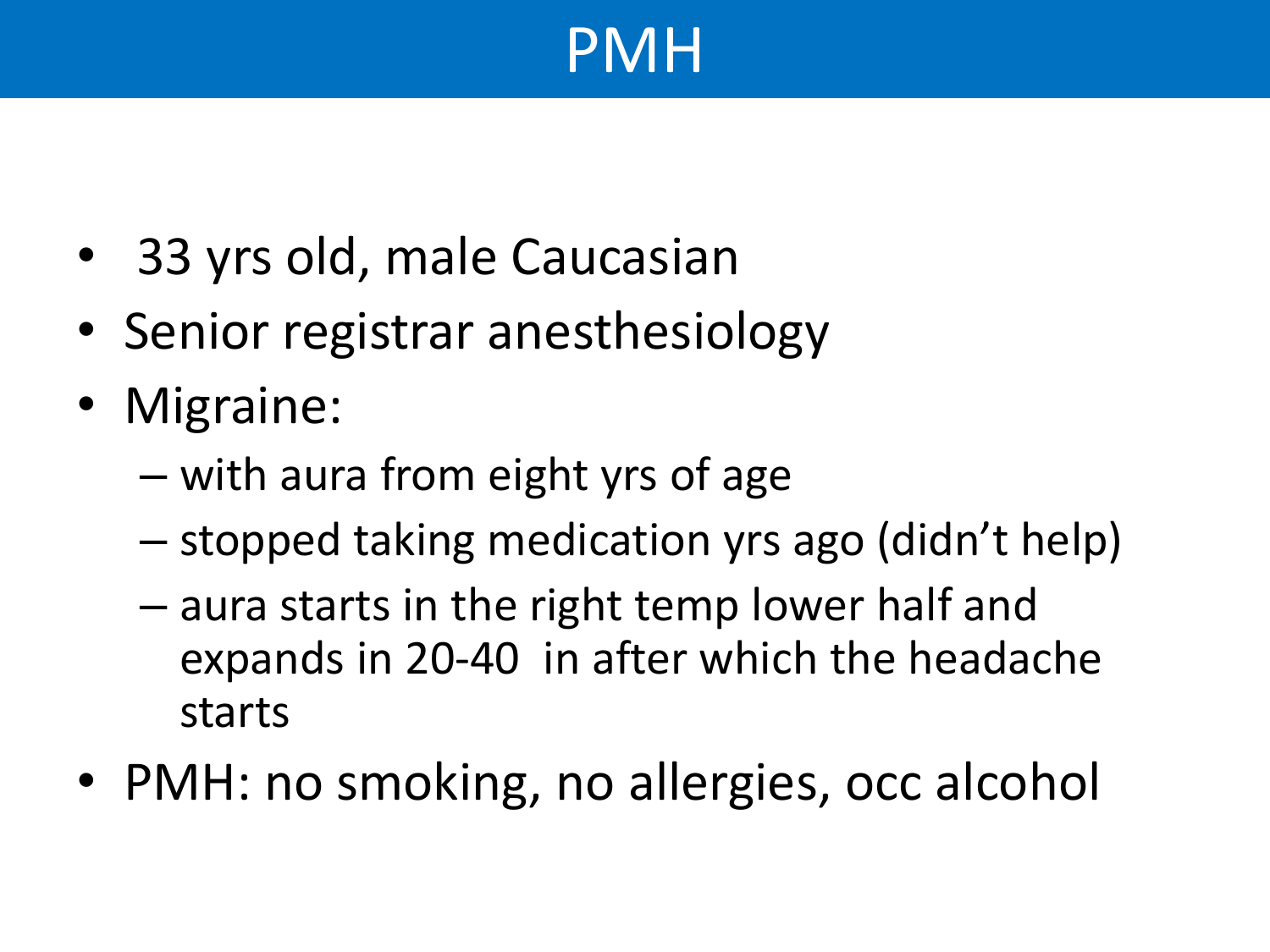# Diving history

- started diving in 2000, 300 dives
- 70 tec dives
- diving occasionally triggered his migraine in the past
- A trimix dive triggers an aura without headache in 50% of his dives (post dive)
- no DCI in the past
- The diver was concerned about a possible PFO
- went to an cardiologist who did a TTE without bubble contrast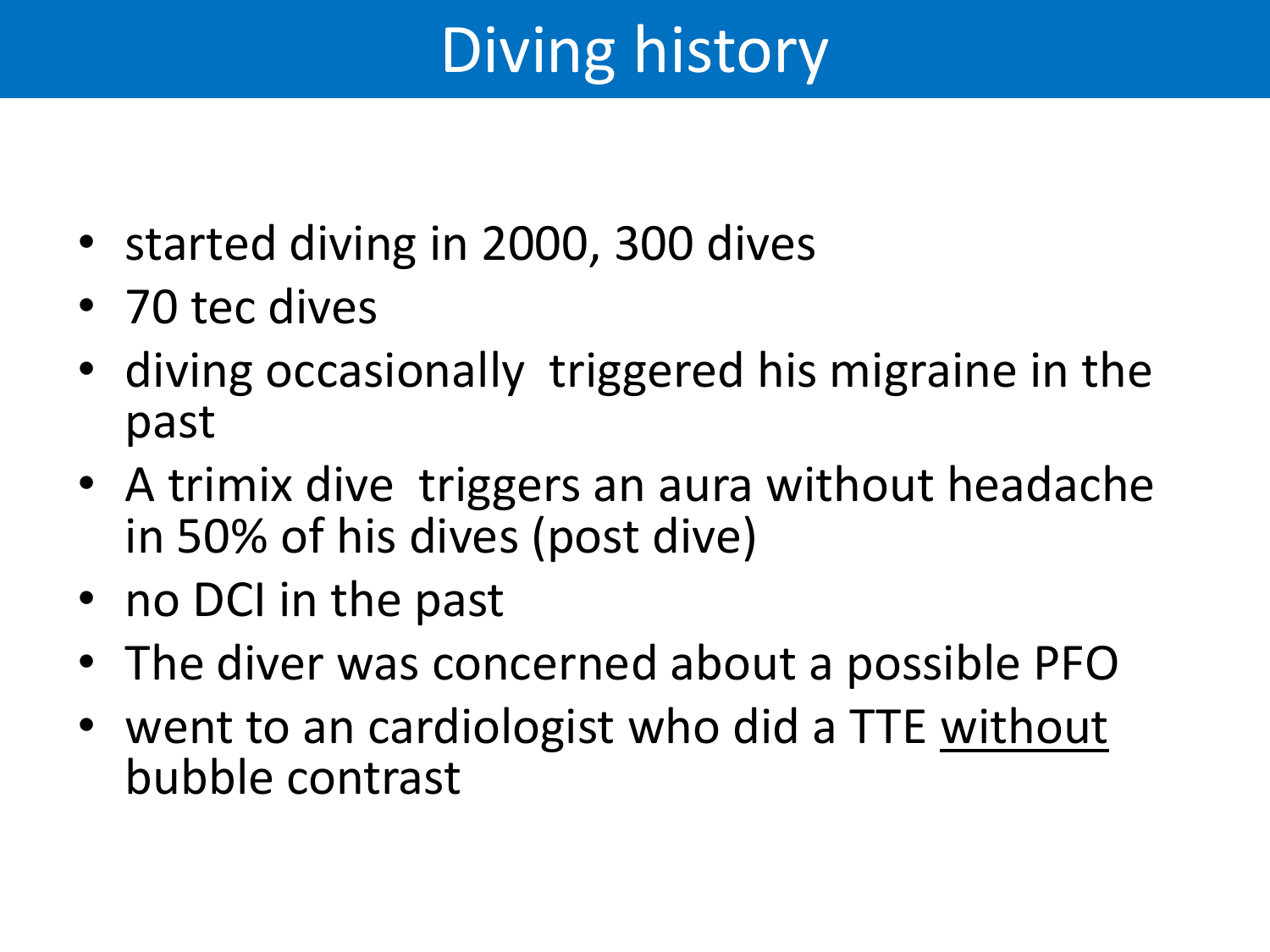## Nov 2013

- Normoxic Tx CCR course Sharm Egypt
- Nov 16: dive 1 skills, air
- Nov 17: dive 2 skills, air
- Nov 18: dive 3 went according to plan
	- 62 min @ 48 msw
	- Dil: Tx 17/37
	- gradient factors 15/85
	- post dive straining!: CCR + 2 x 10 L cylinders were carried back by diver

No problems equalizing, not tired, voided non-concentrated, urine, comfortable water temp (Red Sea)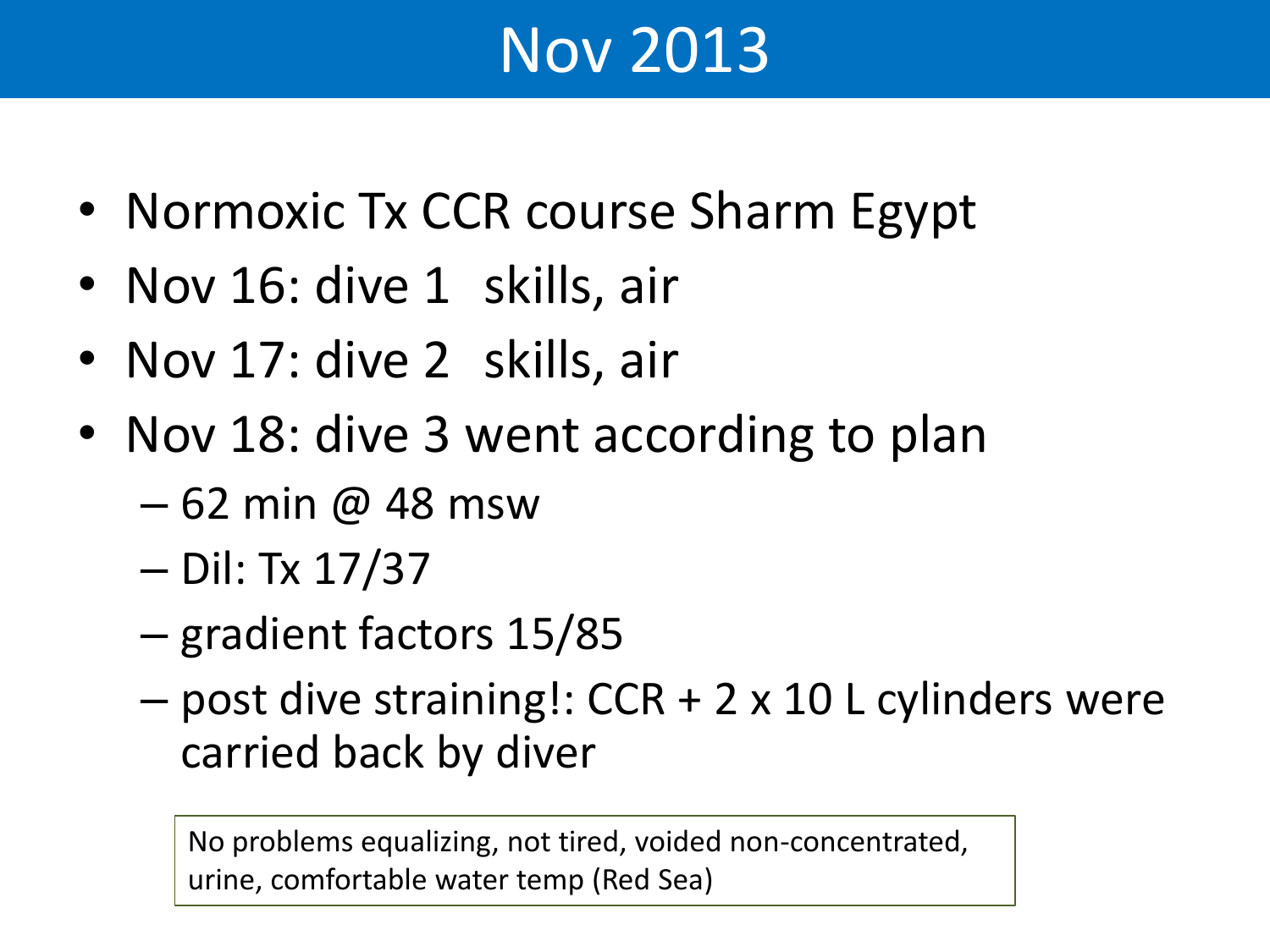# 60' post surfacing

- Aura started and he had to lie down
- When he woke up there was a severe vertigo + dizziness
- nystagmus (fast phase to the left)
- He was put on  $100\%$  O<sub>2</sub> and transported to the chamber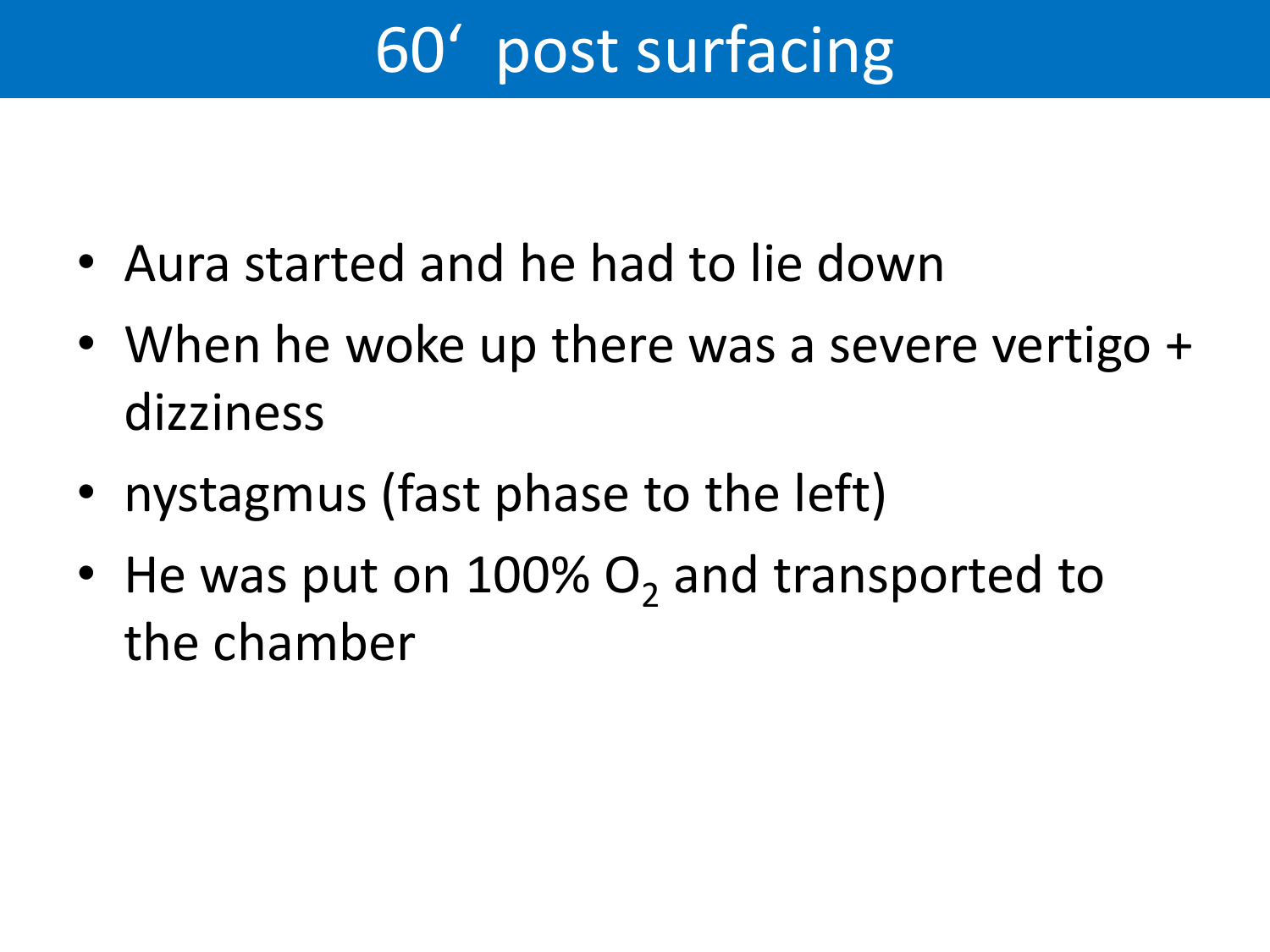# @ Adels chamber

- No tinnitus or deafness
- No joints pains
- No skin signs
- No paralysis
- No incontinence
- But severe nausea & vomiting,
- and disturbed equilibrium



Table 6, 5, 5 on subsequent days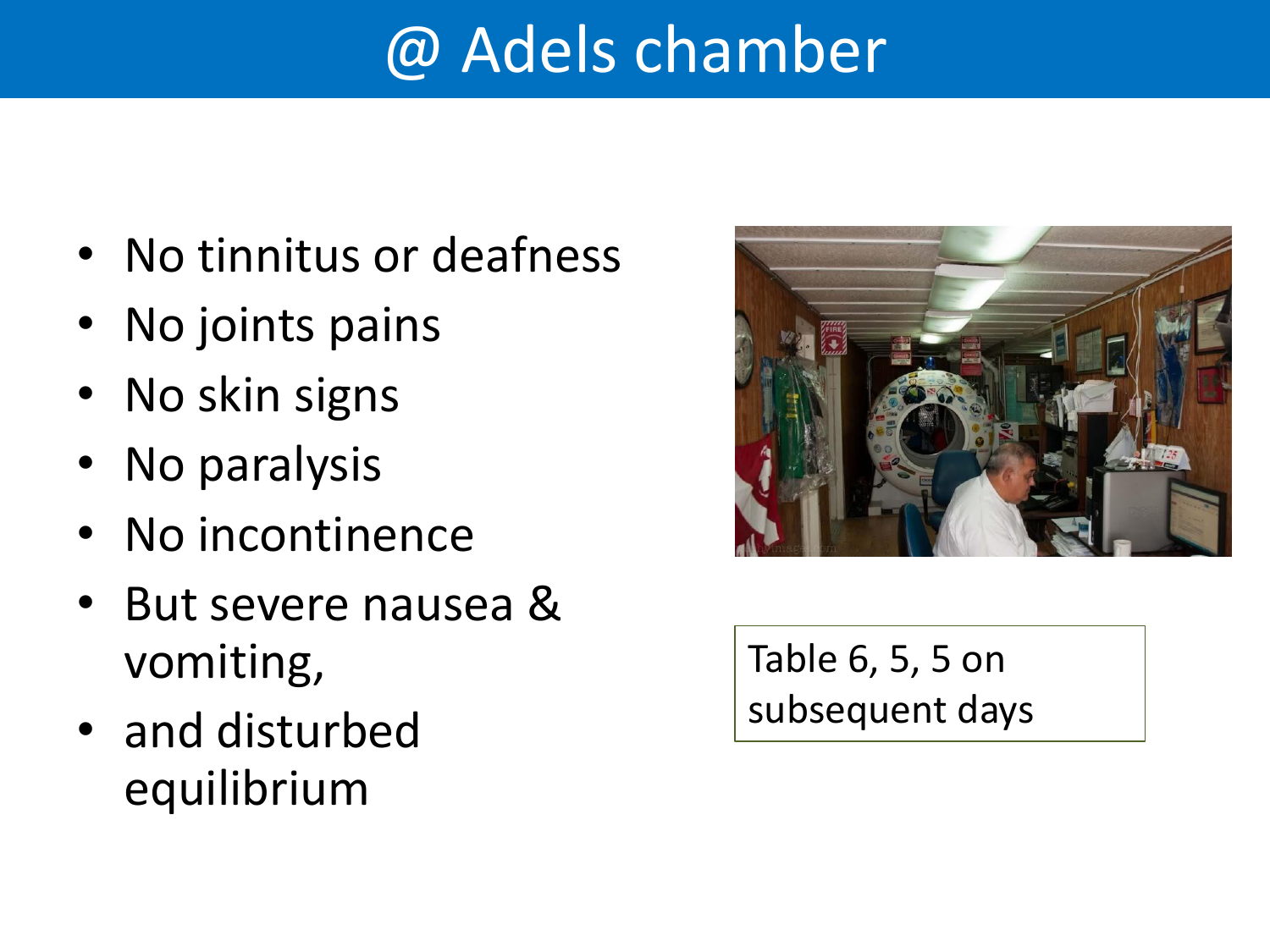- After 3 recompression sessions:
- No more vertigo, vomiting & nausea
- Residual disturbed gait with a positive Romberg
- Flew back and landed in the UK Nov 26 2013
- Contacted London Hyperbaric Medicine unit for advice.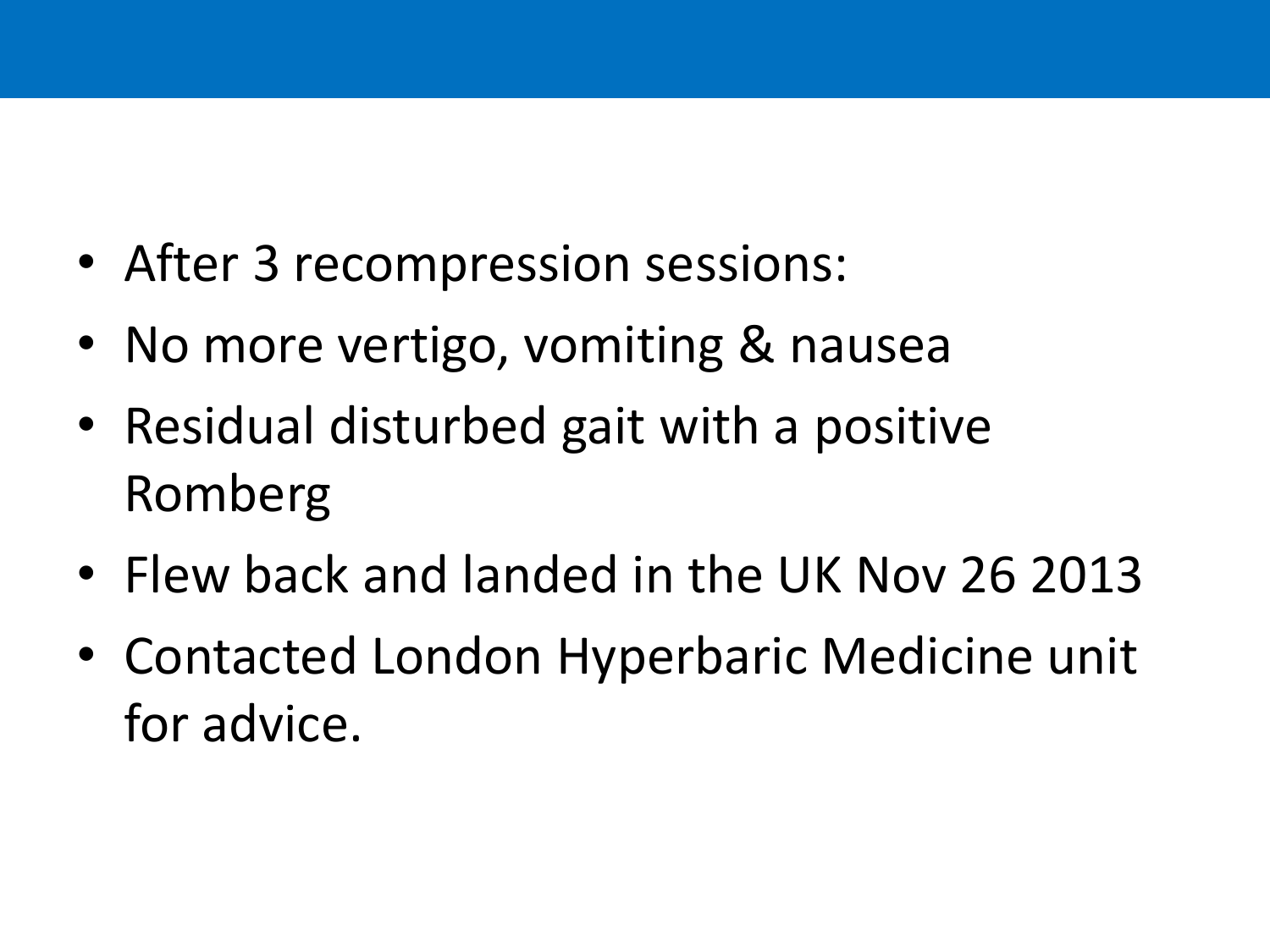### @ LHM 9 days after incident







- day 9 after incident
- tired, unfocussed, a bit slow
- slightly unsteady gait
- sharpened Romberg 4 sec
- neuro exam: nil of note
- no hearing loss (subj)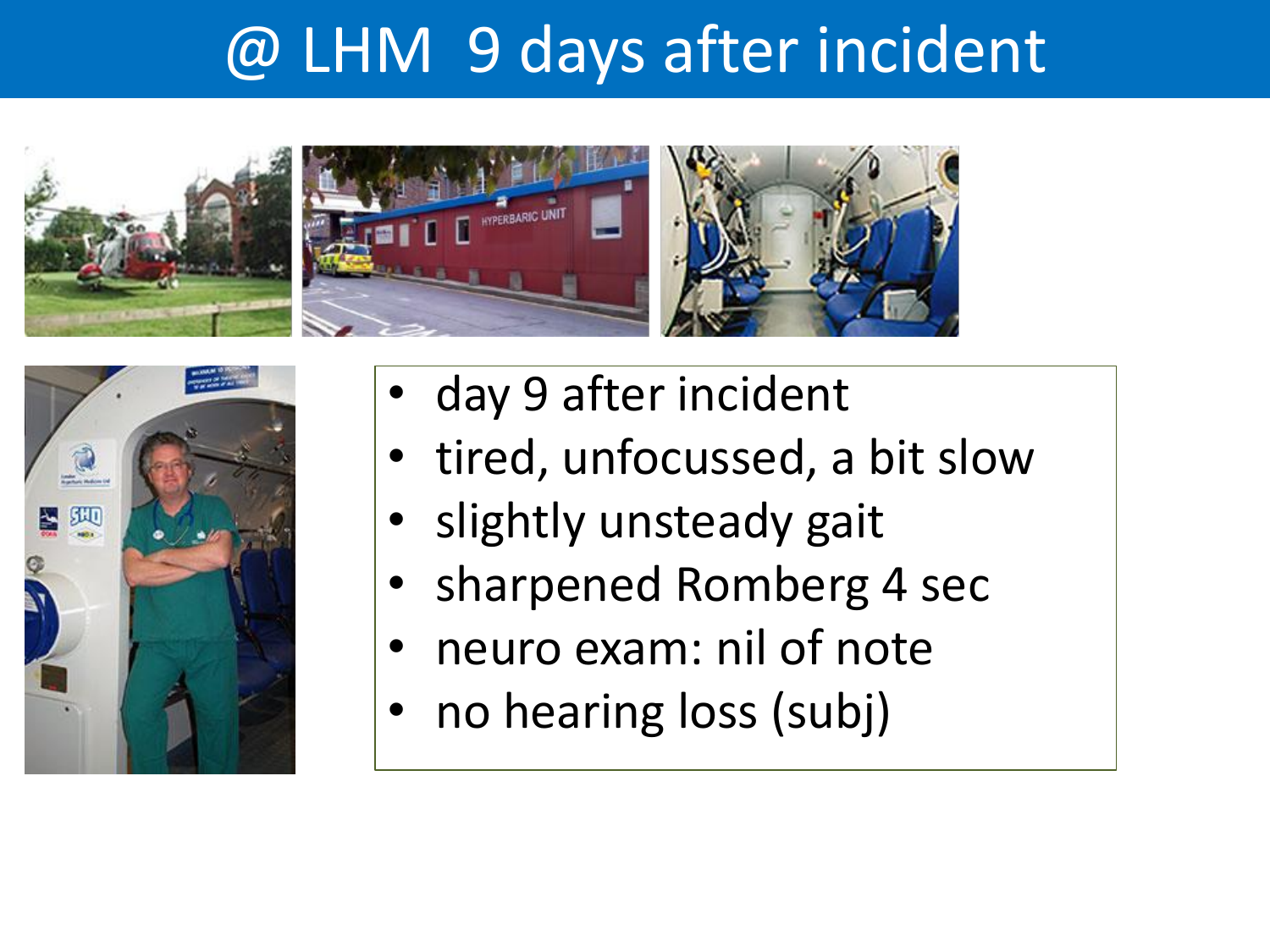## Sharpened Romberg

Truncal stability:

- vision
- proprioception
- vestibulur sense



. Balance (Sharpened Romberg test). Patient stands with feet together, semi-tandem, and tandem, with eyes open for 10 seconds then closed for 10 seconds in each position.

- no shoes
- eyes closed
- arms folded Positive if unfolding arms or opening eyes < 30-60 sec

Cut of point 40 sec:

- sensitivity 40%
- specificity 95%

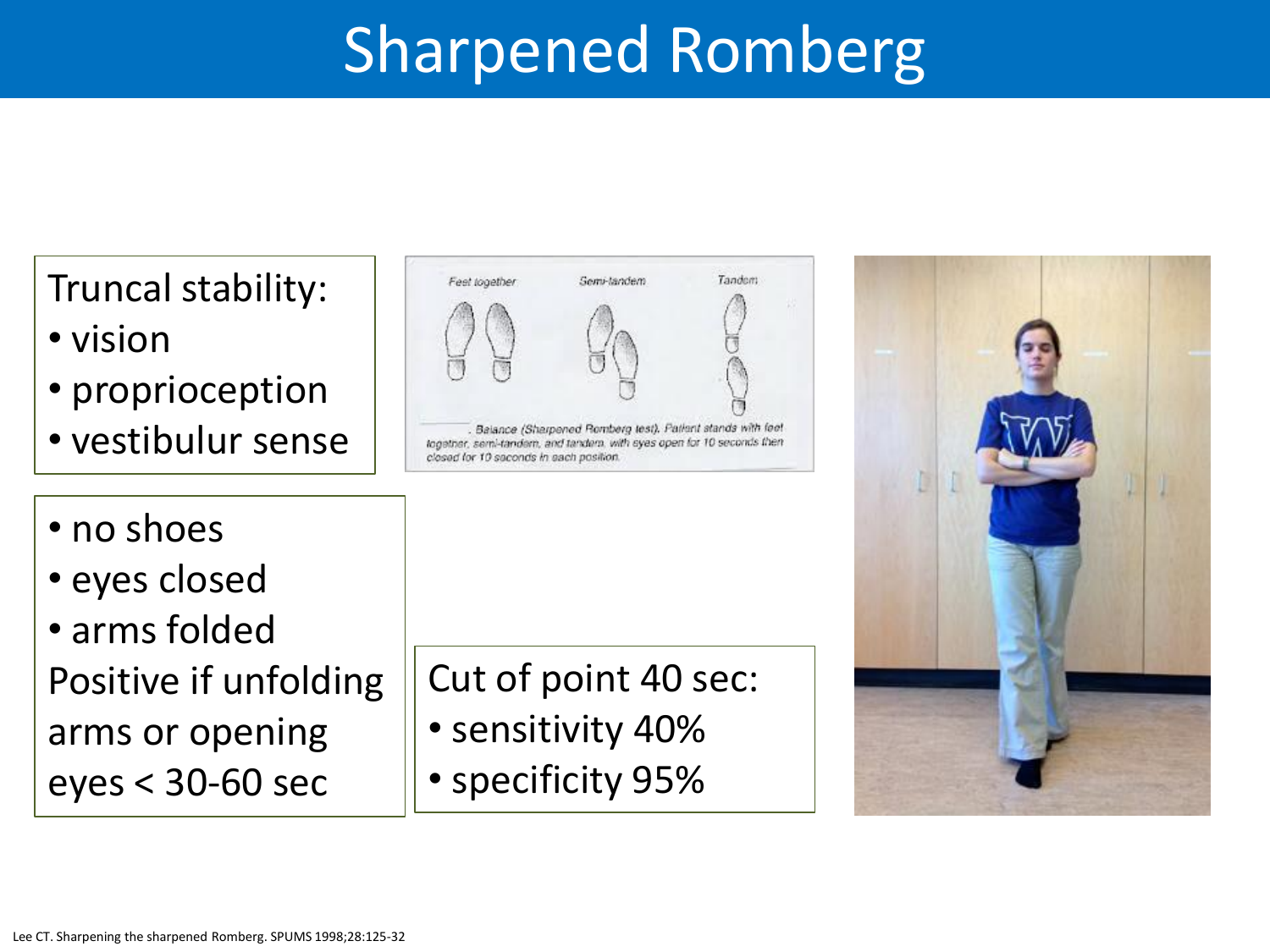# Vestibular origin

- vertigo, nystagmus, nausea/vomit and + Romberg
- fast phase to the left suggests an affected right sided labyrinth.
- DD pos Romberg:
	- cerebellar location: unlikely, no tremor and no severe coordination disturbances
	- cord lesion: unlikely, no other signs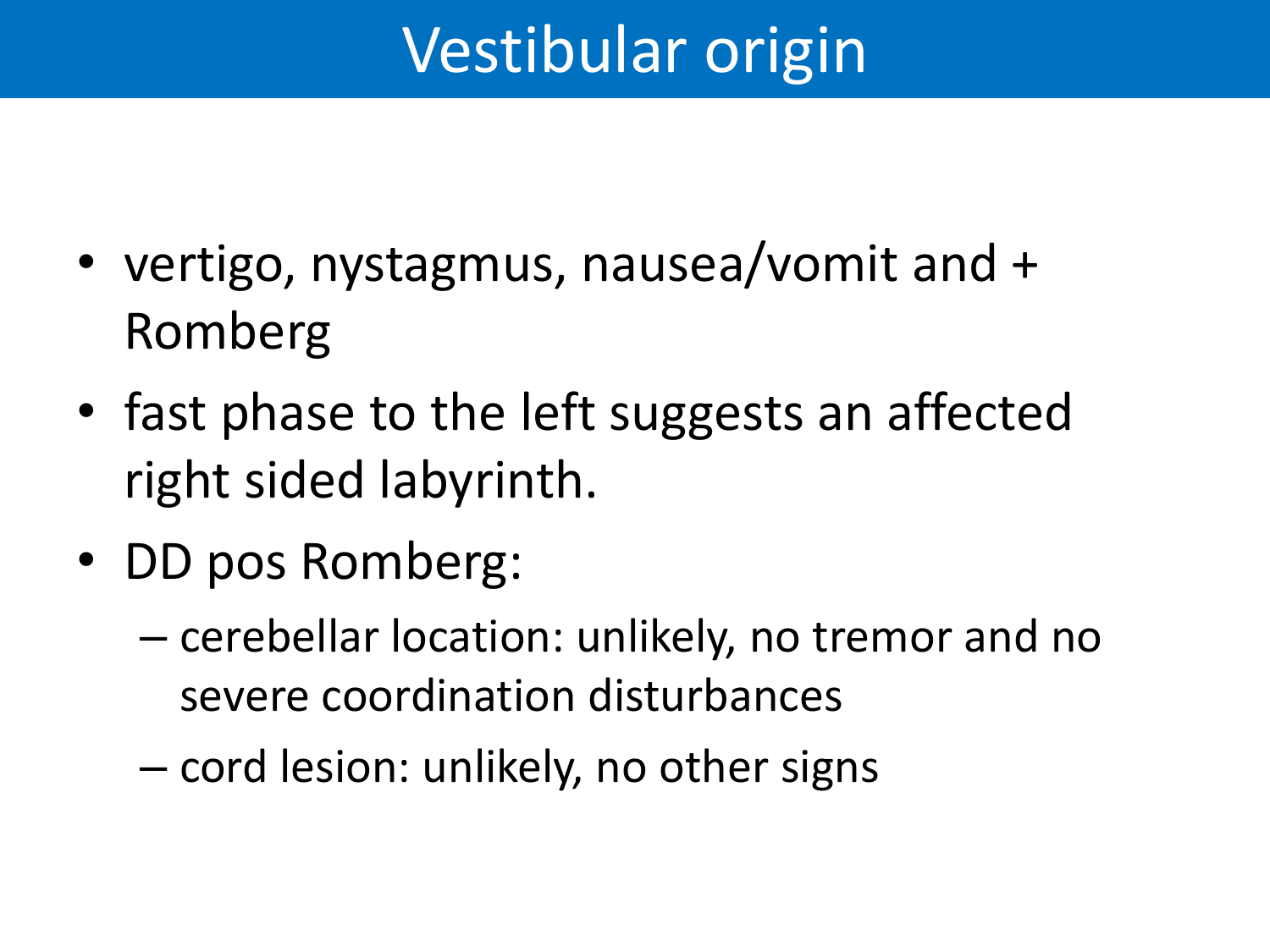#### Nystagmus



#### Abnormal central compensation

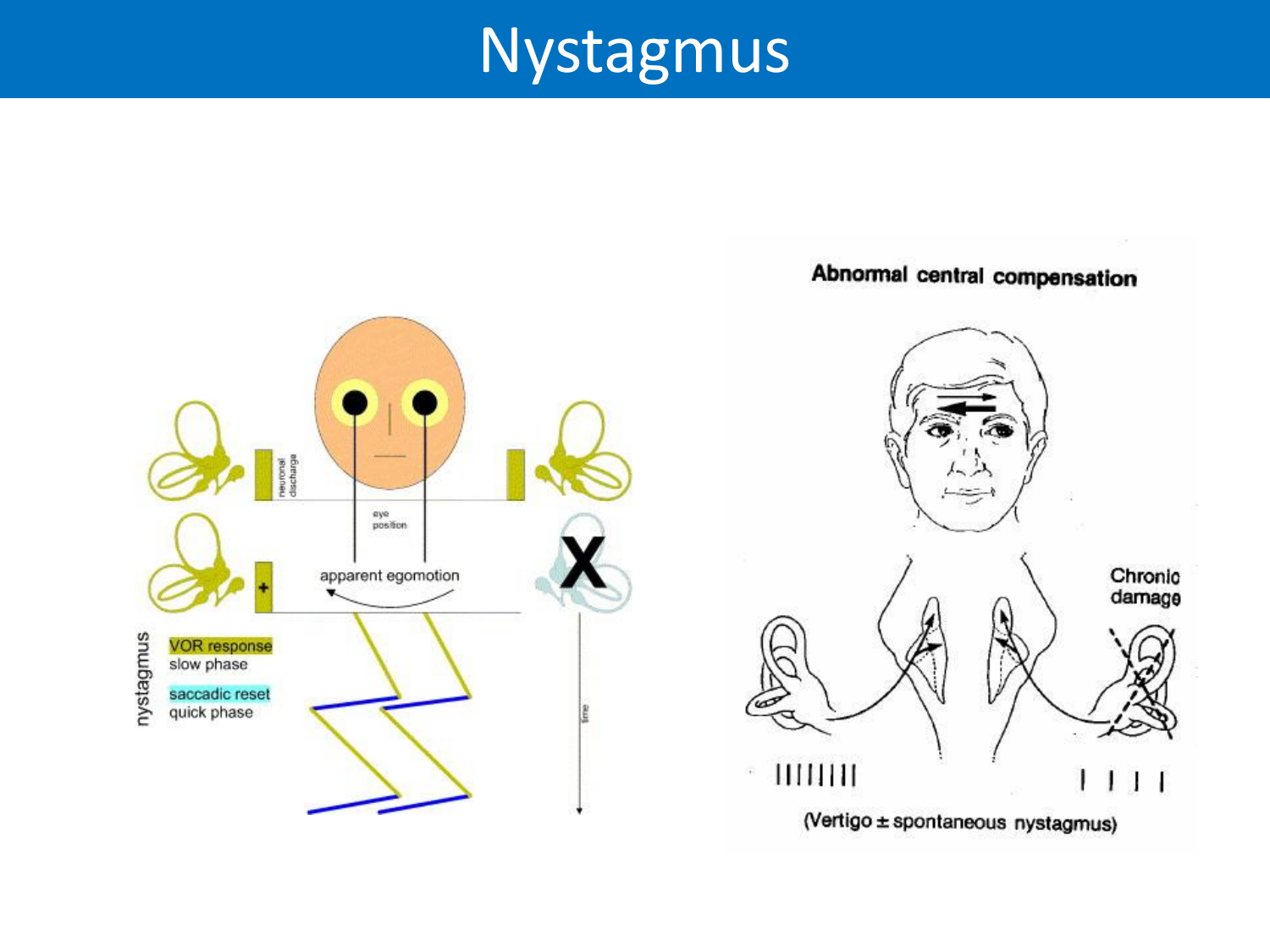#### DD vestibular symptoms

- migraine associated vertigo
	- prevalence 1% of population
	- symptoms may last for days..but 9 days???
- round window rupture
	- unlikely: symptom free interval and no equalizing problems
- AGE
	- unlikely due to symptom free interval and normal ascent
- other medical: young fit male.... unlikely
- Inner Ear Decompression Sickness (IEDCS)
	- responded to recompression!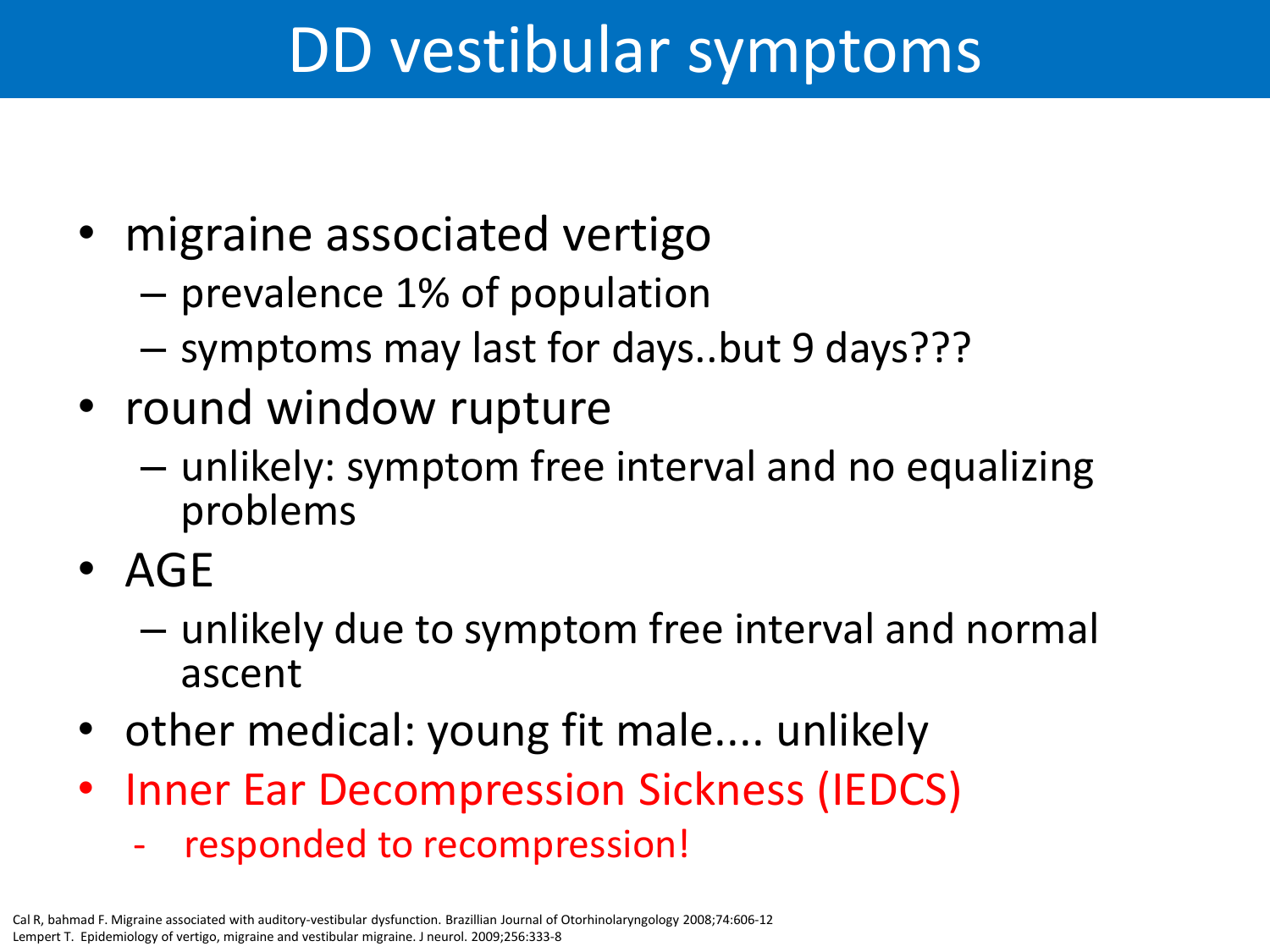# IEDCS

- Inner Ear Decompression Sickness
- targets the labyrinth and cochlea
- **vertigo! 95%**
- unsteadiness
- dizzyness
- hearing loss 40%
- tinnitus 44%

#### Isolated IEDCS in approx 50% of cases of IEDCS Why?

Nachum Z, et al. Inner ear decompression sickness in sport compressed-air diving. Laryngoscope 2001;111:851-856

Klingmann c, et al. Barotrauma and decompression ilness of the inner ear: 46 cases during treatment and follow up. Otol Neurotol 2007;28:447-54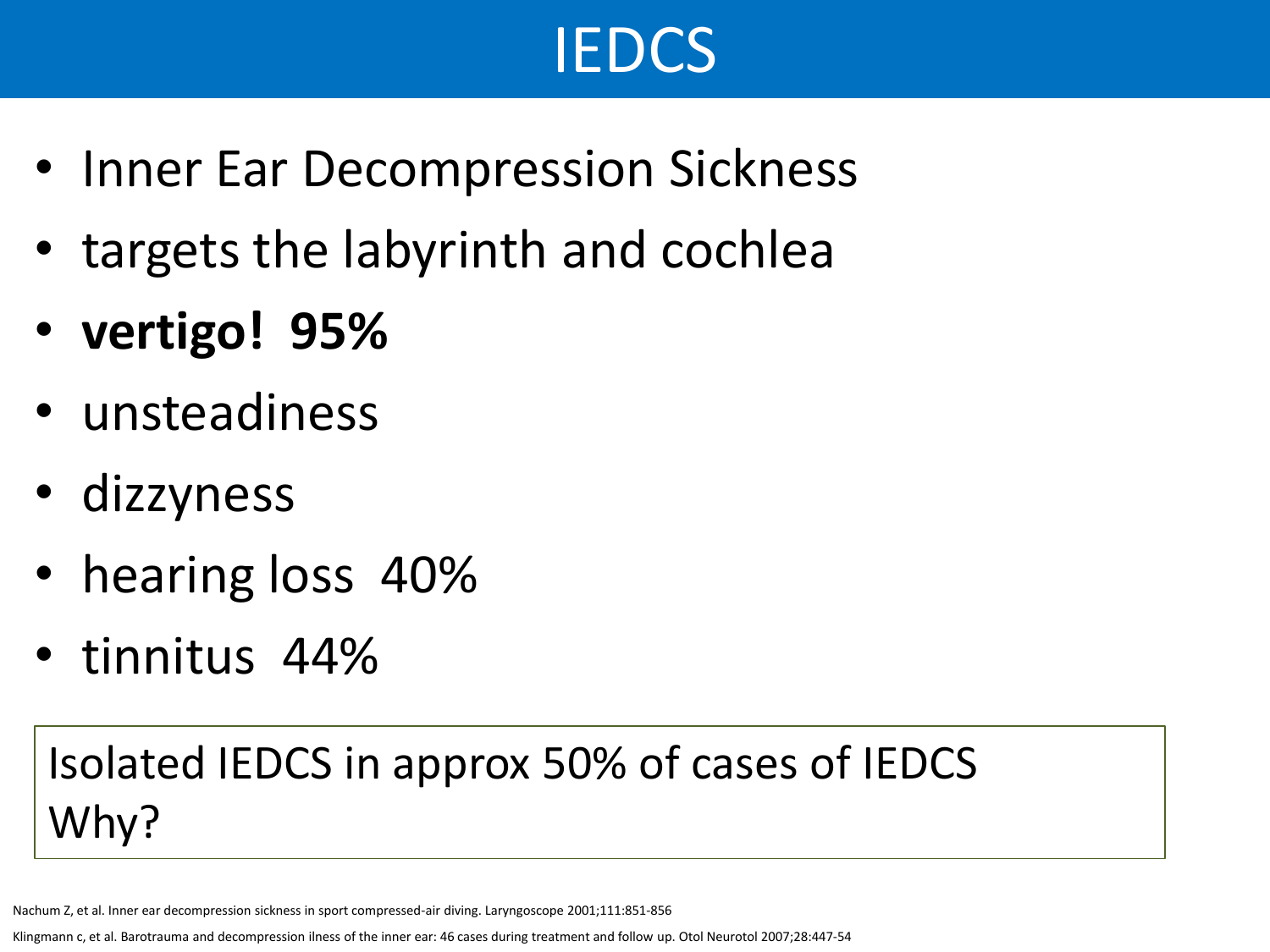### ? Isobaric counter diffusion

- decompression diving: isobaric switch from He rich to a  $N_2$  rich mixture (gas switch)
- $N_2$  flow into membranous compartment exceeds He washout (despite He being a faster gas)
- transient **supersaturation** of membranous = vascular compartment  $\rightarrow$  bubble formation

IEDS after gas switch:

- during ascent
- in this case: no gas switch, CCR!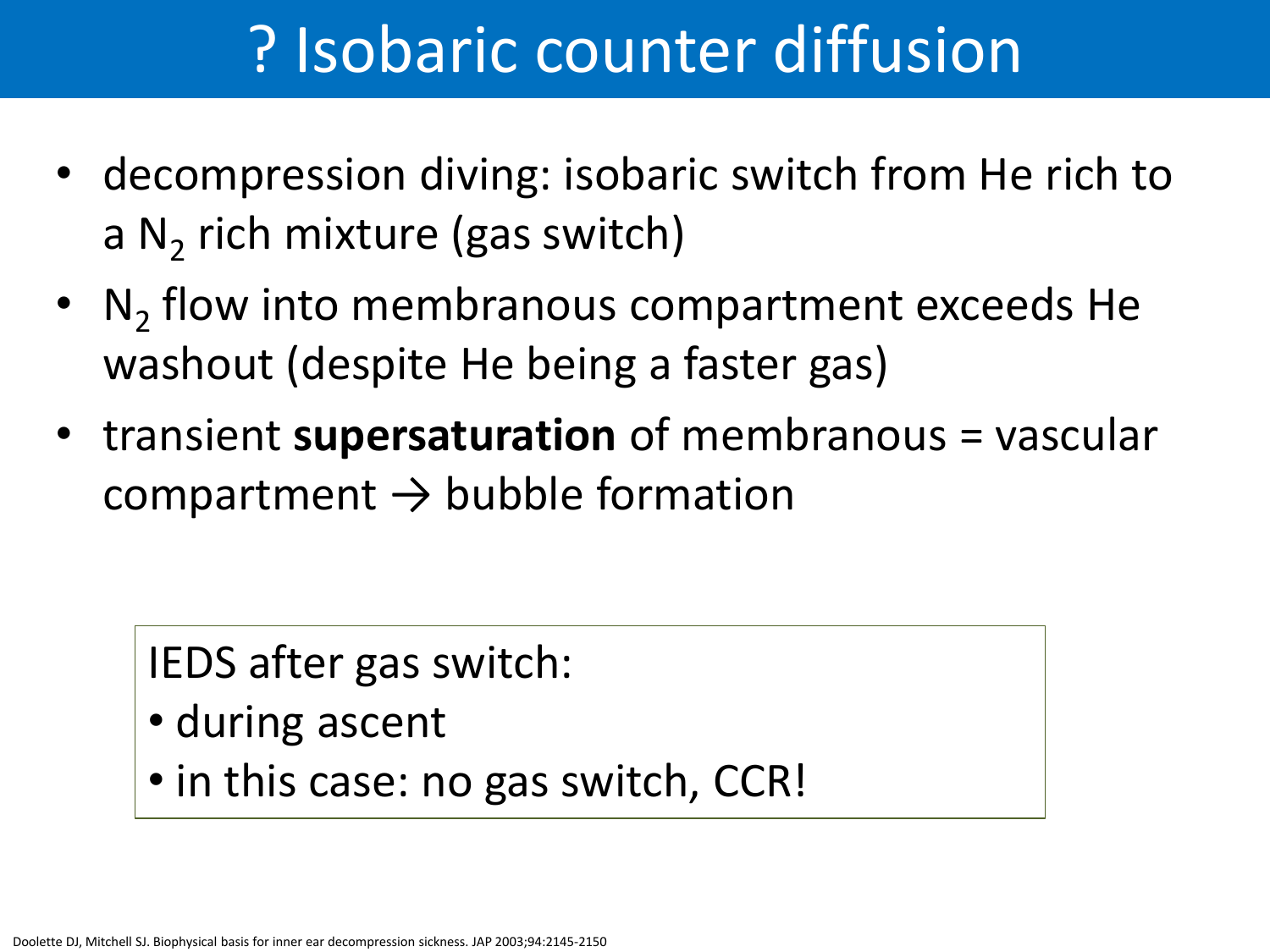## Vascularization of the vestibulum

- animal studies: vestibular blood flow 3-4 x slower compared to cochlear blood flow
- labyrinthine artery is long and slender
- inner ear is poorly vascularized
- relatively large fluid compartments
- no muscle!
- low oxygen use
- 'slow tissue'

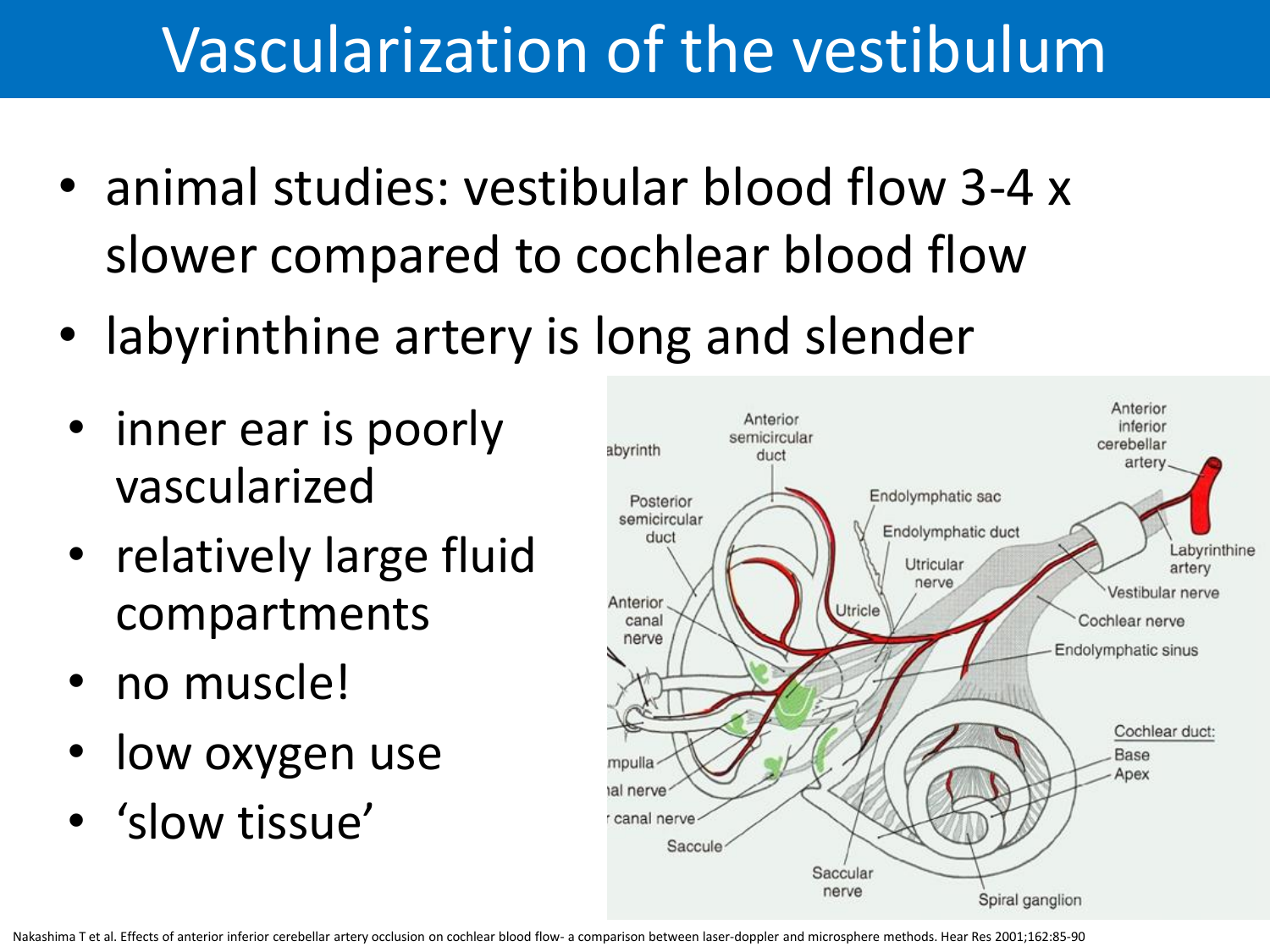## Modelling inner ear gas kinetics

- $N<sub>2</sub>$  Half time inner ear is longer then brain tissue
	- inner ear tissues 8.8 min
	- brain: 1.2 min
- longer period of supersaturation
- low blood flow
- perfect conditions for arterialised bubbles to grow



4tm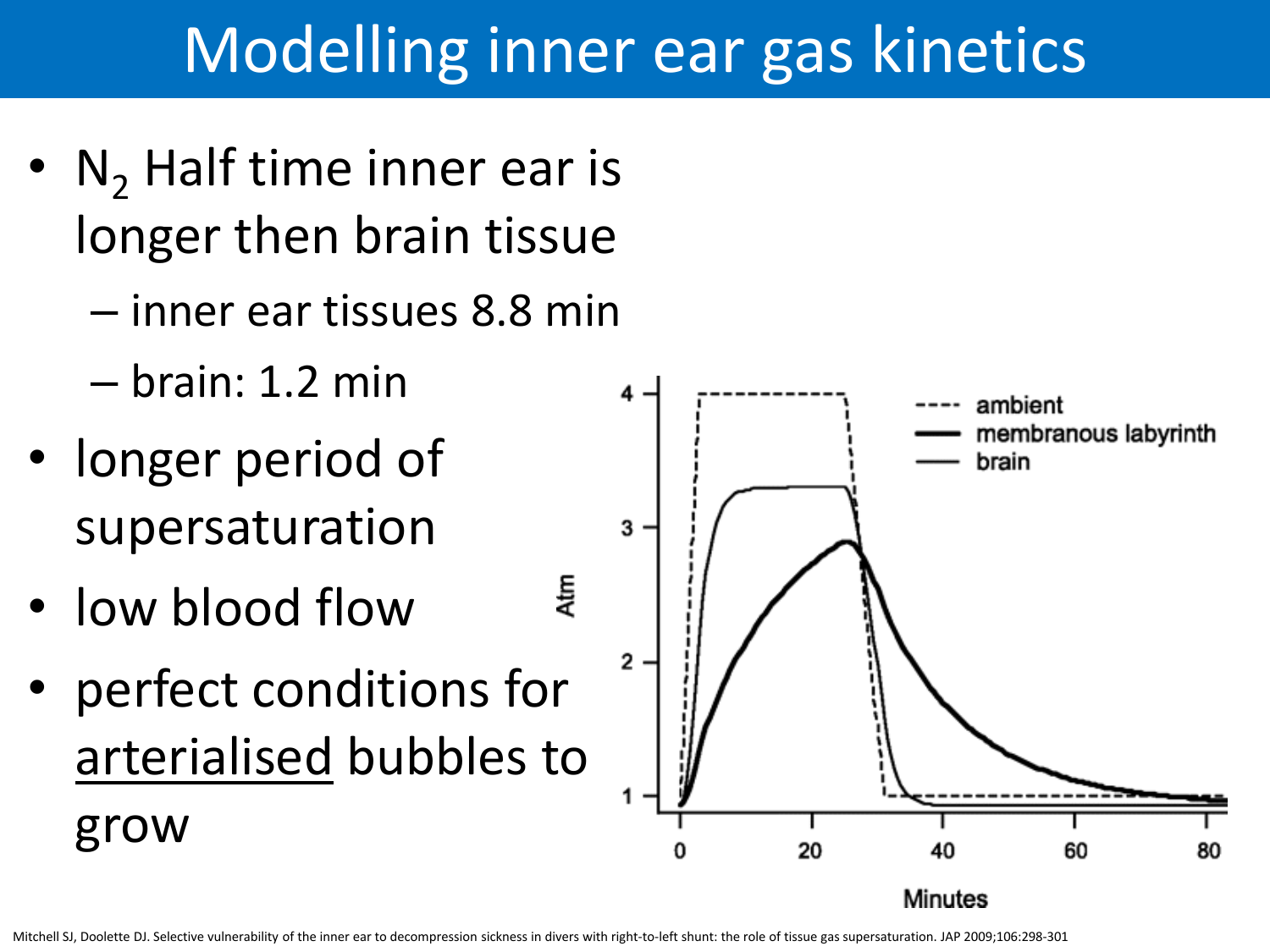#### IEDCS & R > L shunt

- R > L shunt in IEDCS, case series
	- 8 out of 9 IEDCS: 88% Klingmann 2003
	- 28 out of 34 IEDCS: 82% Cantais 2003
	- 24 out of 30 IEDCS: 80% Klingmann 2012
	- 15 out of 18 IEDCS: 83% Klingmann 2007

Klingmann C, Benton PJ, Ringleb PA, Knauth M . Embolic inner ear decompression illness: correlation with a right to left shunt . Laryngoscope 2003 ; 113 : 1356 – 61 Cantais E, Louge P, Suppini A, Foster PP, Palmier B . Right-to-left shunt and risk of decompression illness with cochleovestibular and cerebral symptoms in divers: case-control study in 101 consecutive dive accidents. Crit Care Med 2003; 31: 84 – 8 .

Klingmann C . Inner ear decompression sickness in compressedair diving . Undersea Hyperb Med 2012 ; 39 : 589 – 94

Klingmann c, et al. Barotrauma and decompression ilness of the inner ear: 46 cases during treatment and follow up. Otol Neurotol 2007;28:447-54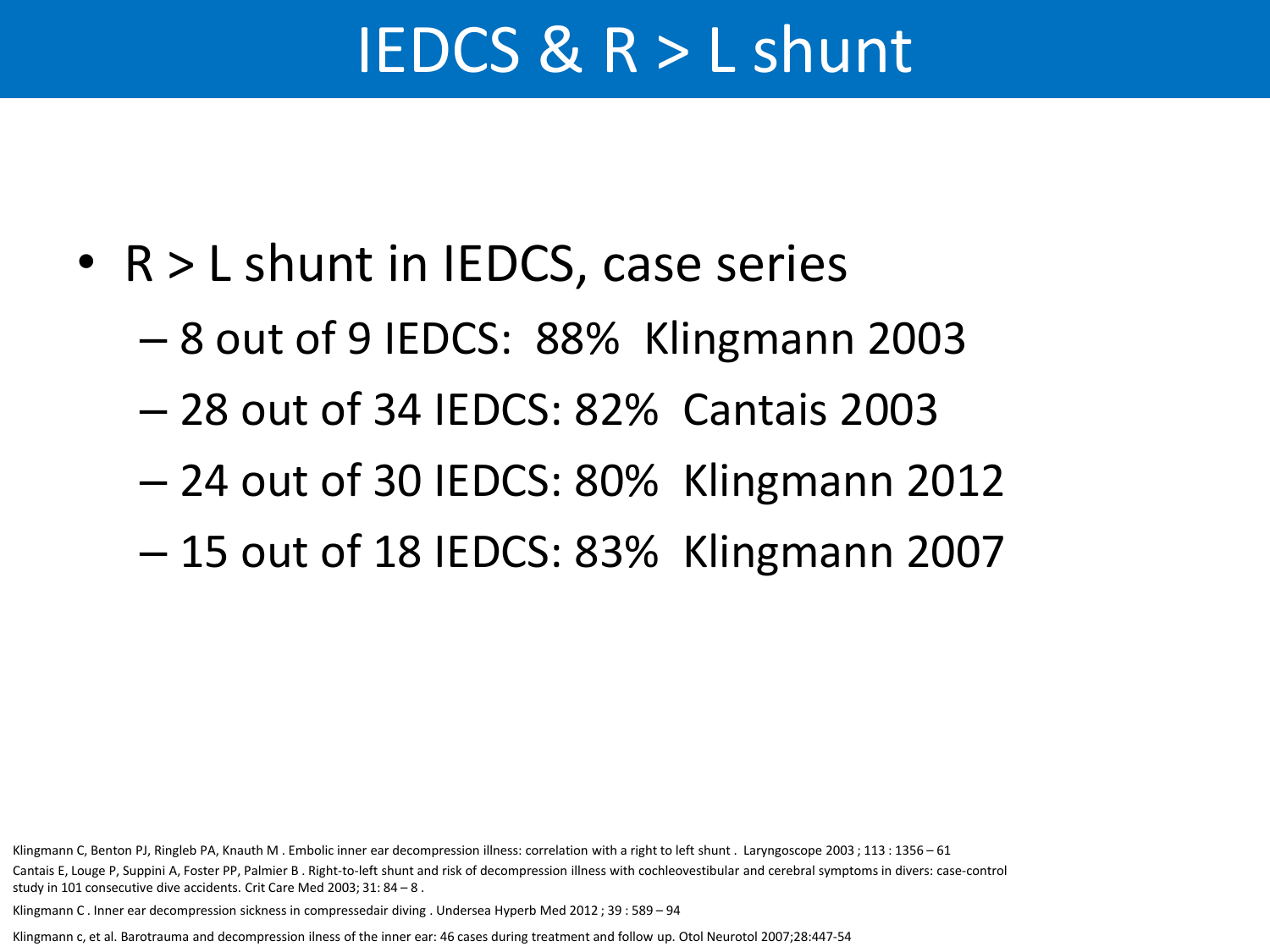#### The whole picture

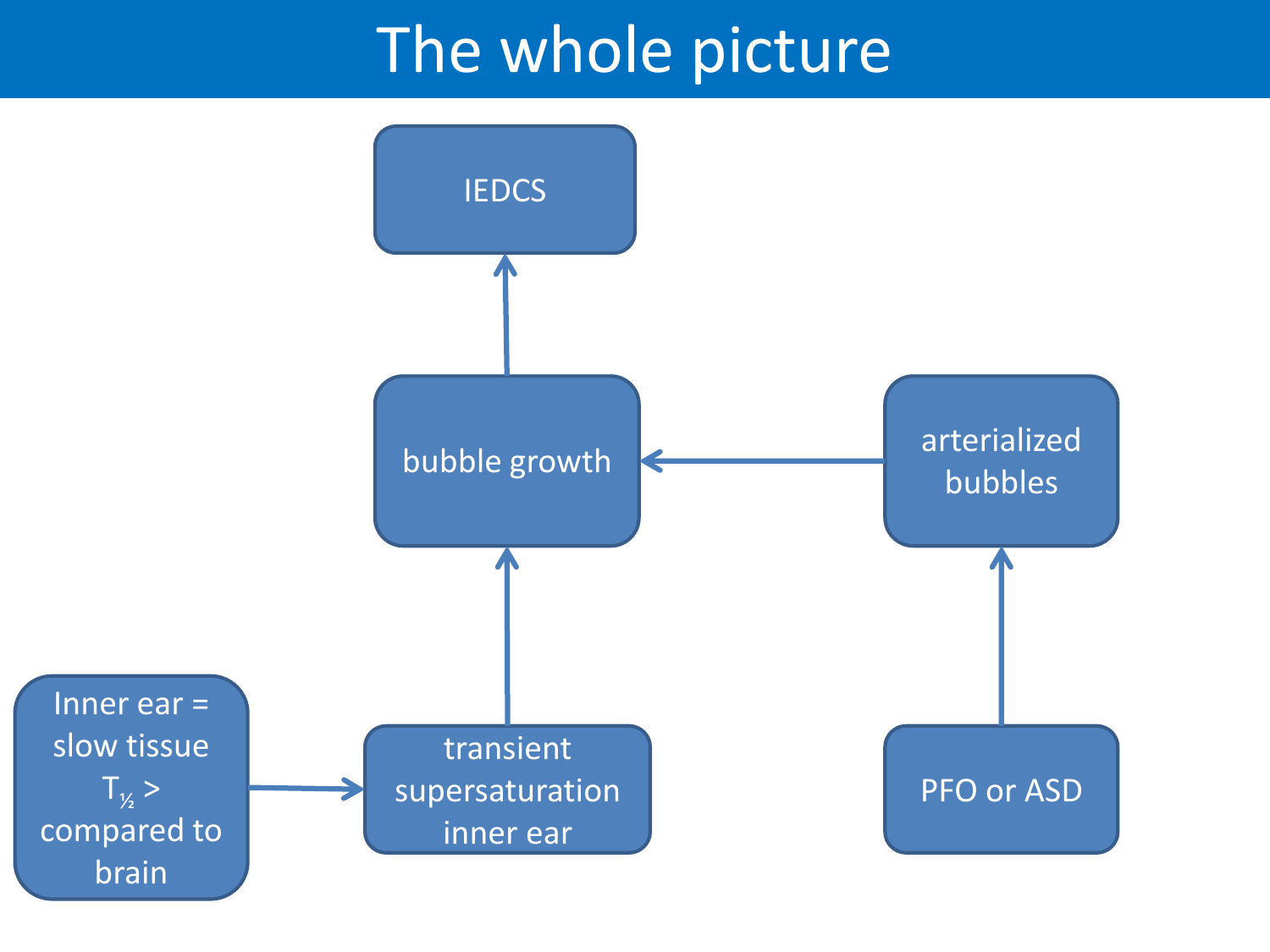### Interrelated.....

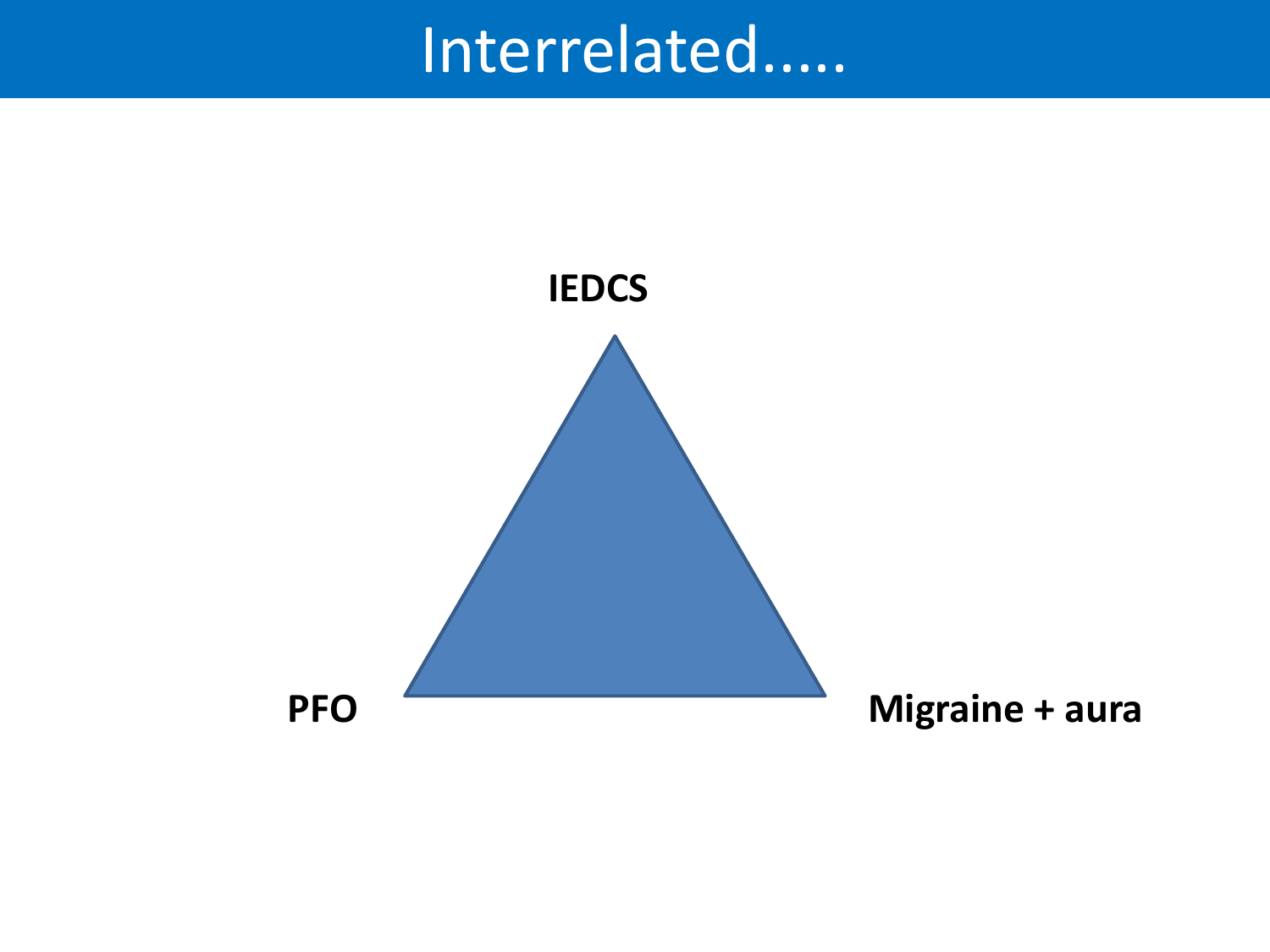#### PFO & aura ± migraine

- Prevalence of R > L shunt in patients with migraine + aura:
	- 41% Del sette 1988
	- 48% Anzola 1999
	- 38% Dowson 2006
- Prevalence of aura  $\pm$  migraine in patient with a large  $R > L$  shunt
	- 52 out of 90 = 57.8% Wilmshurst 2005

PFO in 27.6% of autopsies

• not all PFO's shunt!

• large PFO with a shunt: 7.3 % of population

MIST trial2008: prospective , randomized, multicentre, double blind, placebo controlled PFO closure: no stat sign effect on migraine

Dowson et al. Migraine Intervention With STARFlex Technology (MIST) Trial A Prospective, Multicenter, Double-Blind, Sham-Controlled Trial to Evaluate the Effectiveness of Patent Foramen Ovale Closure With STARFlex Septal Repair Implant to Resolve Refractory Migraine Headache. Dowson et al. Circulation. 2008;117:1397-1404.)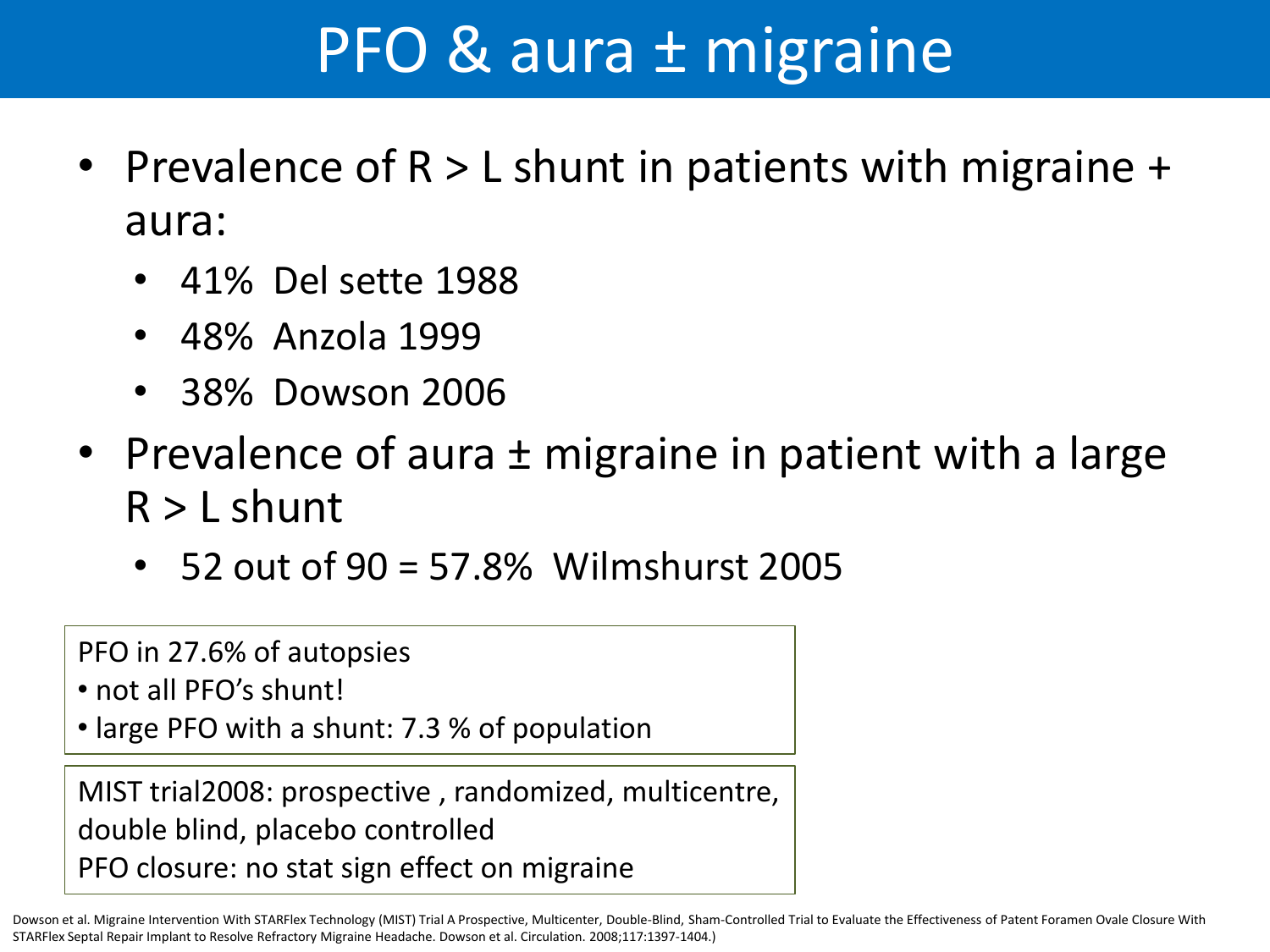#### Chemical or vascular shunt hypothesis

Metabolic functions of the lung:

- PGE
- $PGE_2$ ,
- PGF,
- Atrial naturic peptide
- endothelins
- Leukotrienen
- Norepinephrine (30% first pass elimination)
- Serotonin (95% first pass elimination)
- **Bradykinin**
- Angiotensin I > II
- Adenosine
- AMP, ADP, ATP

Vascular shunt hypothesis: shunting of microemboli normaly filtered by the lung

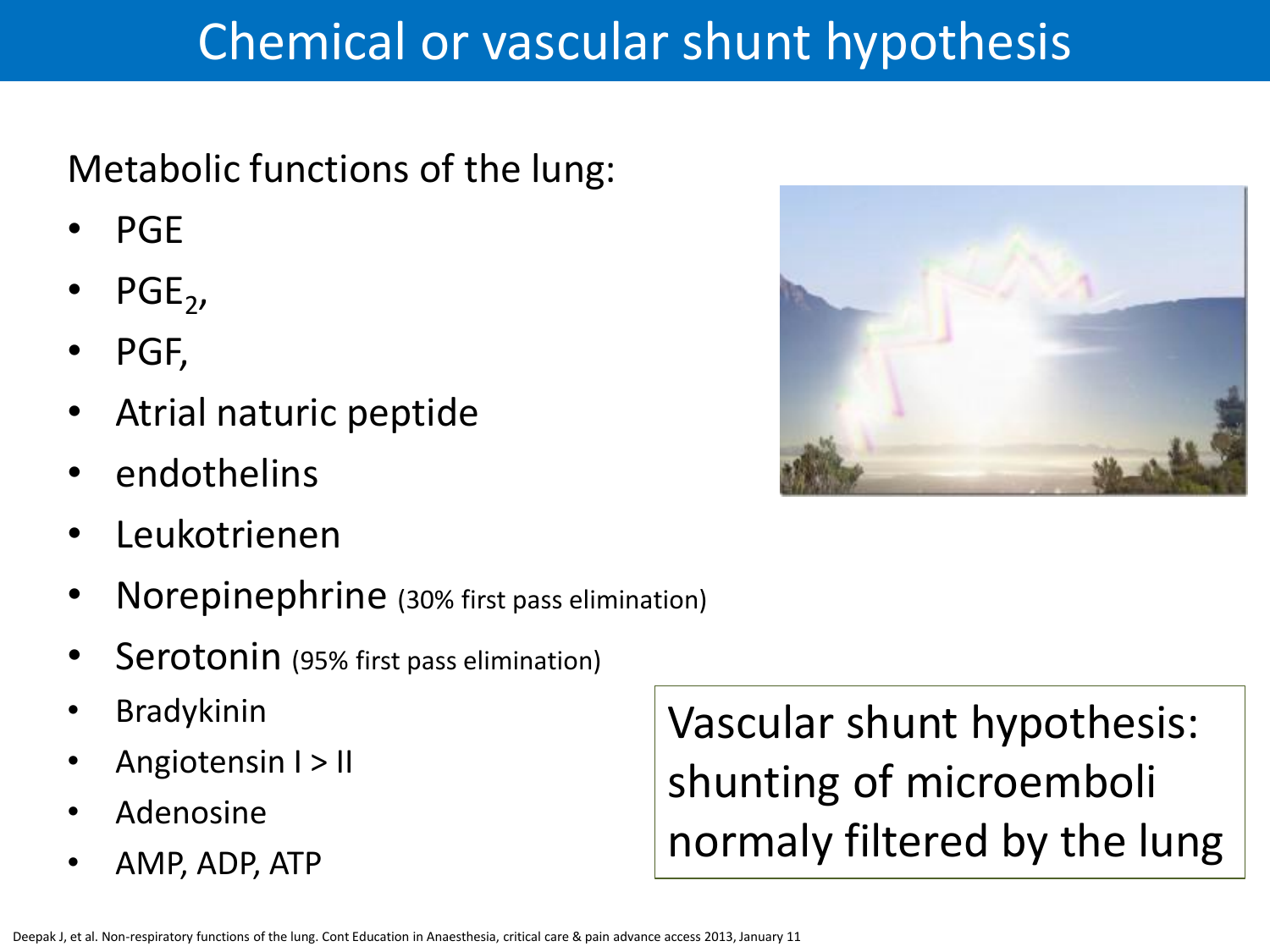# What about migraine & diving?

- Wilmshurst described 27 + 32 divers with post dive aura ± migraine.
- All had a large R > L shunt
- Some also had hemimotor or hemisensory symptoms

Do bubbles trigger an aura?

probably! Intravenous micro bubbles: given to patients with migraine + aura & PFO: electrical activity on EEG + headache This did not occur in patients with PFO without migraine or patients with migraine without PFO

Wilmshurst P, Nightingale S. Relationship between migraine and cardiac right to left shunts. Clin sci 2001;100:215-220 Wilmshurst, et al. Re-evaluation of the relationship between migraine and PFO and other right to left shunts. Cli sci 2005;108:365-367 Sevgi EB, et al. Paradoxical air microembolism induces cerebral bioelectrical abnormalitoes and occasionally headache in PFO patients with migraine. J Am heart Assoc 2012; Dec 19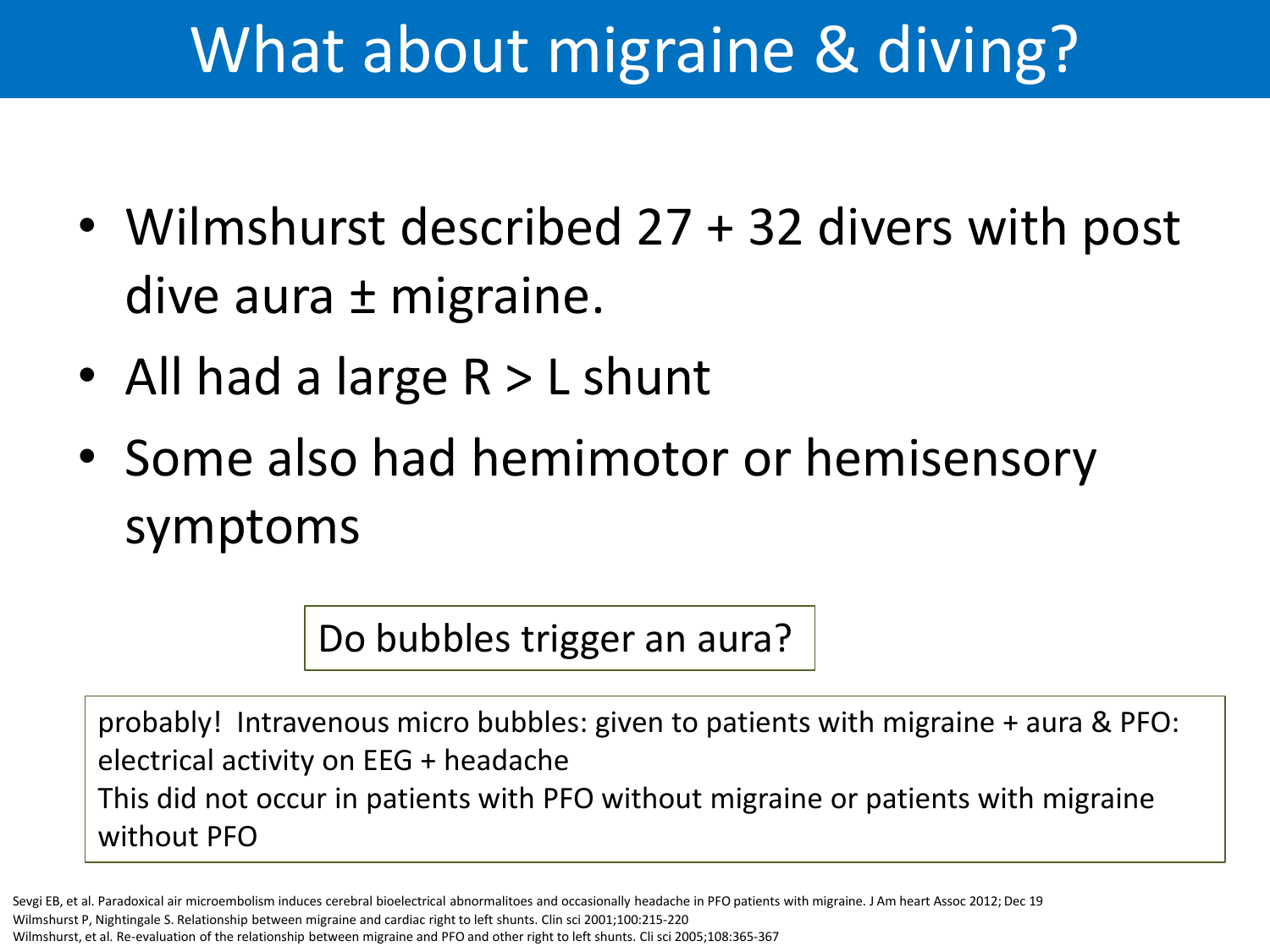#### Back to Sharm.....

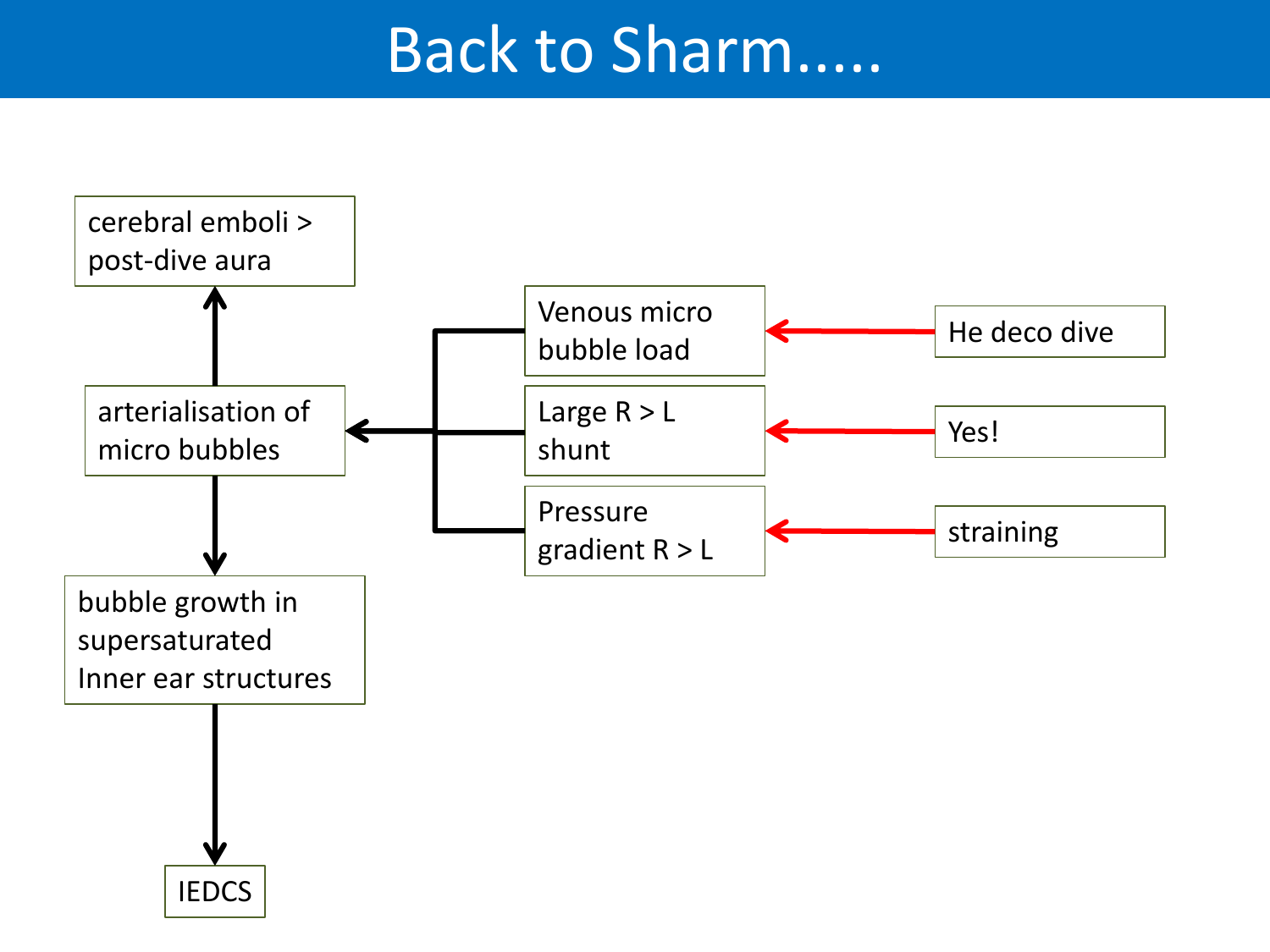# Follow up

- Patient was advised to have a proper 'bubble echo'
- bubble echo by Len Shapiro (UK): huge PFO 27 mm with a total white out on valsalva
- percutaneous closure July 2014
- migraine free since!
- minimal residual shunt after 3 months
- started diving again (still on aspirin and clopidogrel)
- started CCR trimix diving again: no more post-dive aura!
- a very happy diver!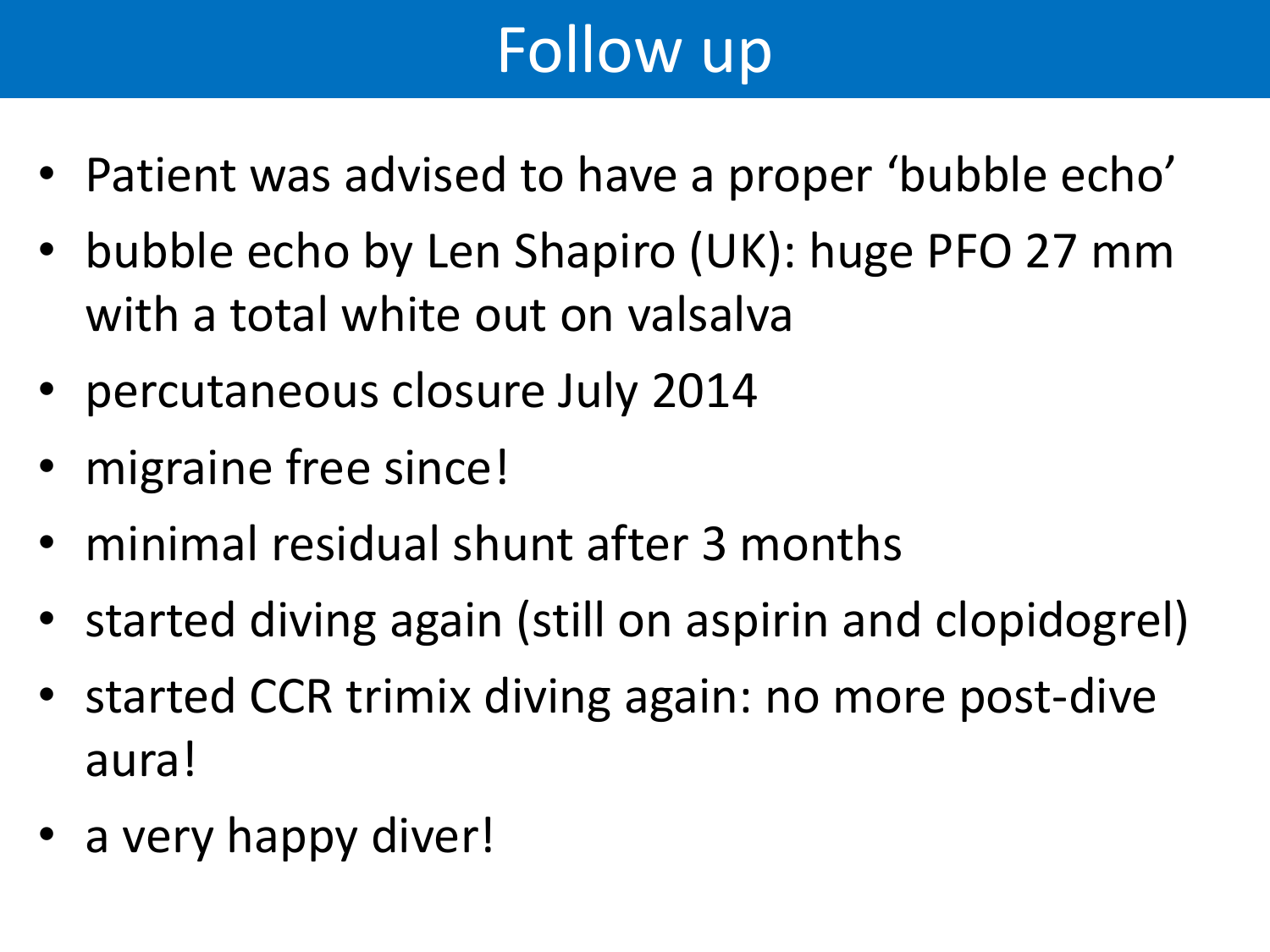#### IEDCS: management

- same as other DCS
- at the scene:  $100\%$  O<sub>2</sub>
- recompression in a chamber, ASAP
- case report: recovery HBOT 24h after incident
- permant cochleovestibulare damage in 75%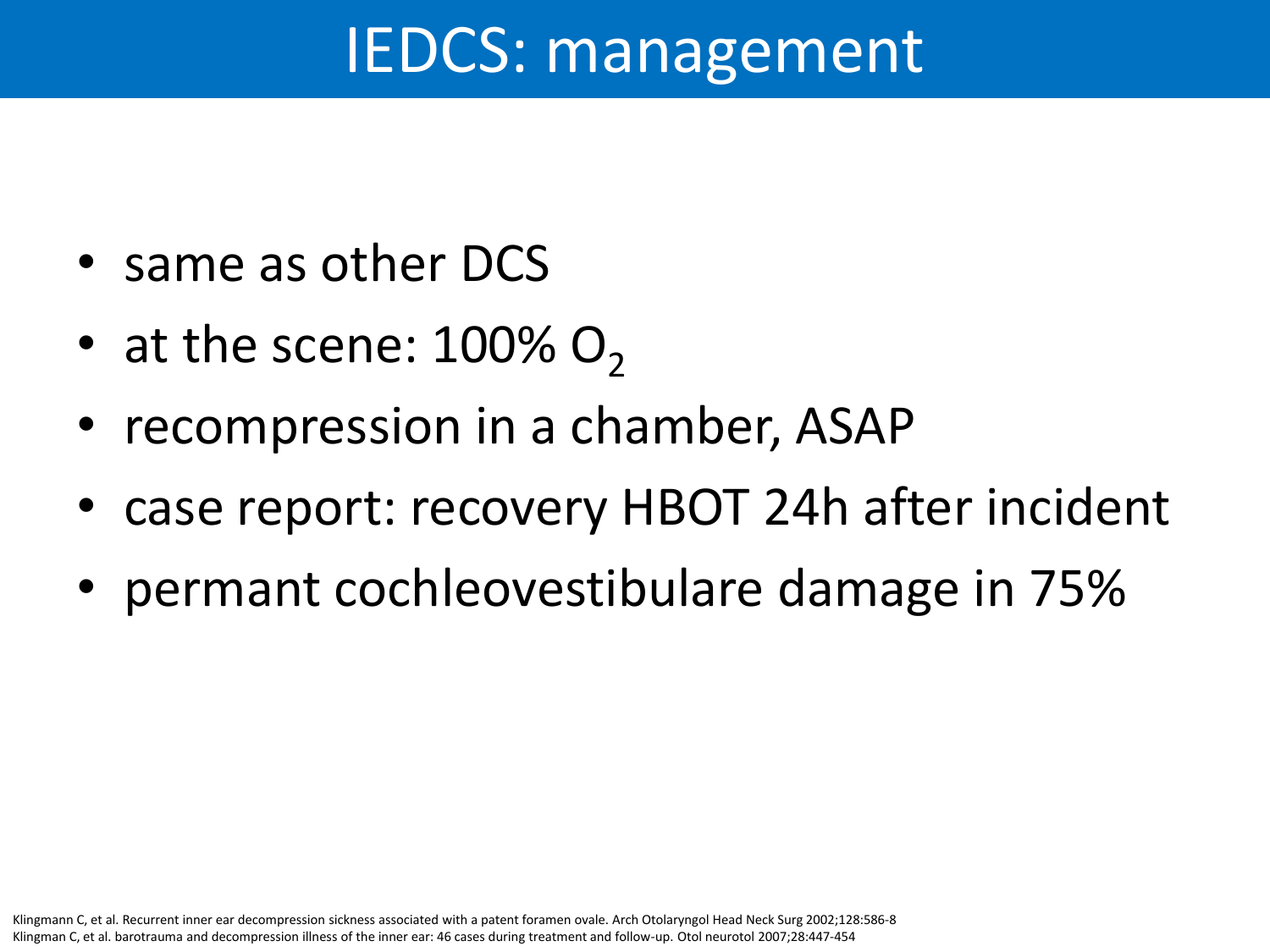#### Referral for PFO screening

#### Always discuss safe diving practices and no further diving

#### Do not refer for **Screening**

- $\bullet$  No DCI
- Migraine with and without aura and no DCI
- 1 episode of mild non neurological DCI
- DCI after provocative dive profile and the diver agrees to the safe diving practises.

#### **Refer for Screening**

- Repetitive or severe DCI
- DCI after non provocative dive profile
- Neurological or skin DCI
- 1 episode of DCI with Migraine with aura
- DCI symptoms within 30 mins of surfacing
- DCI after provocative dives where an assessment of cardiac status will help assess the risk of continued diving
- Commercial divers with neurological, cutaneous or cardiorespiratory decompression illness. particularly with migraine with aura or where the dive profile was not obviously contributor.